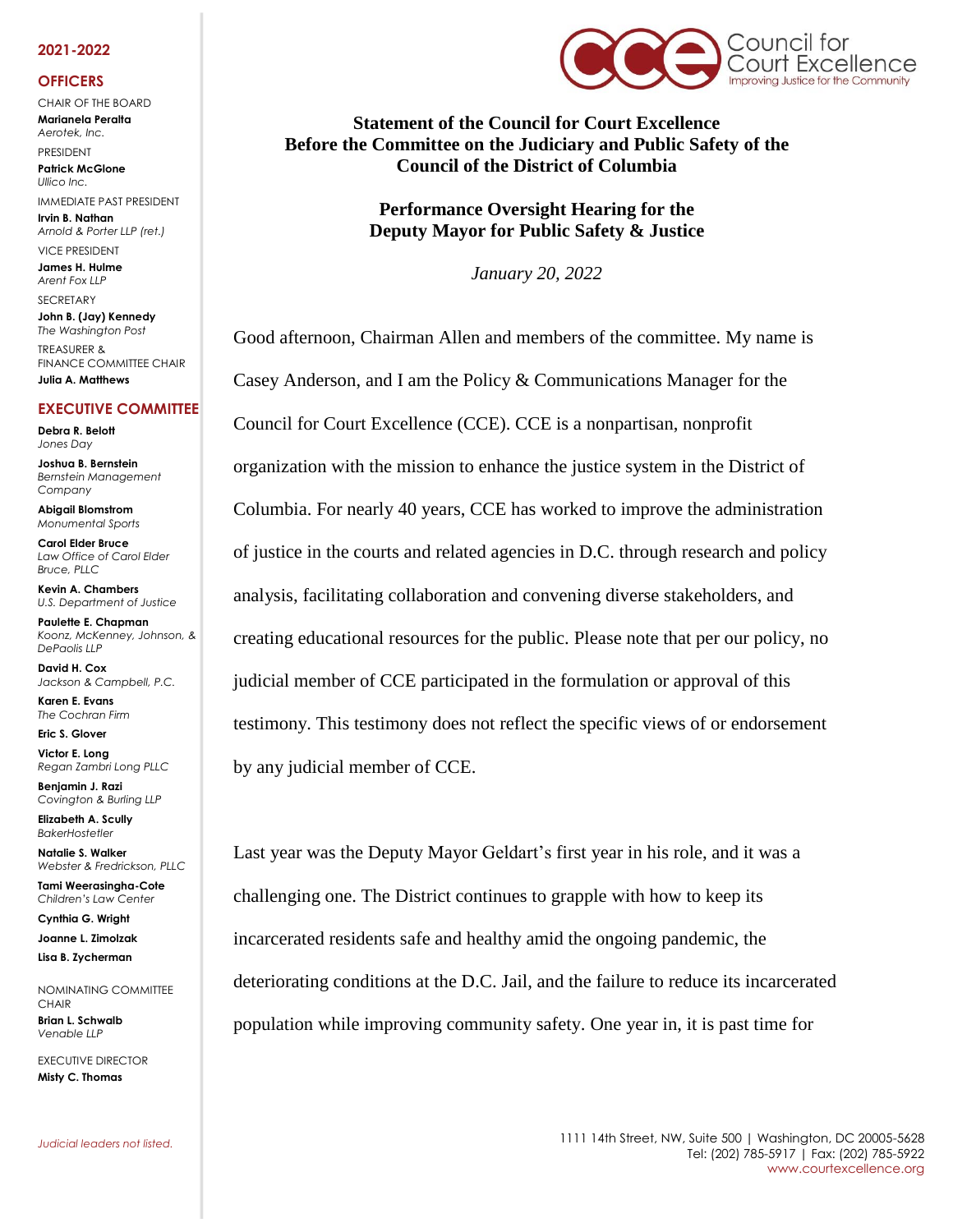

Page 2 of 5

the Deputy Mayor to share his plans with the public and take action to address key issues under his purview.

Today, I will address two issues that are particularly urgent for the DMPSJ. First, the Deputy Mayor must engage actively with the District Task Force on Jails & Justice to support the implementation of the Task Force's recommendations. Second, is the critical need for DMPSJ to heed the recommendations made by subject matter experts to establish a new, local paroling authority in the District and move urgently to implement them.

Nearly a year ago, the Task Force published its Phase II report, which contained 80 recommendations to reimagine  $D.C.'s$  criminal legal system.<sup>1</sup> These recommendations come after more than two years of work, including hundreds of hours of District leaders' deliberation that included the active participation of previous DMPSJ Donahue, and reflected the feedback of nearly 2,500 District residents. The Task Force's report identifies areas for divestment from traditional criminal legal systems and reinvestment in community safety, targets policies to cut D.C.'s incarcerated population in half and minimize the over incarceration of Black people, identifies crucial areas to regain local control, and ends the District's reliance on the federal Bureau of Prisons within ten years upon opening a new non-traditional facility in D.C. to hold its reduced pre-trial and sentenced populations.

District Task Force on Jails & Justice. (2021). *Jails & Justice: Our Transformation Starts Today.* <http://www.courtexcellence.org/uploads/publications/TransformationStartsToday.pdf>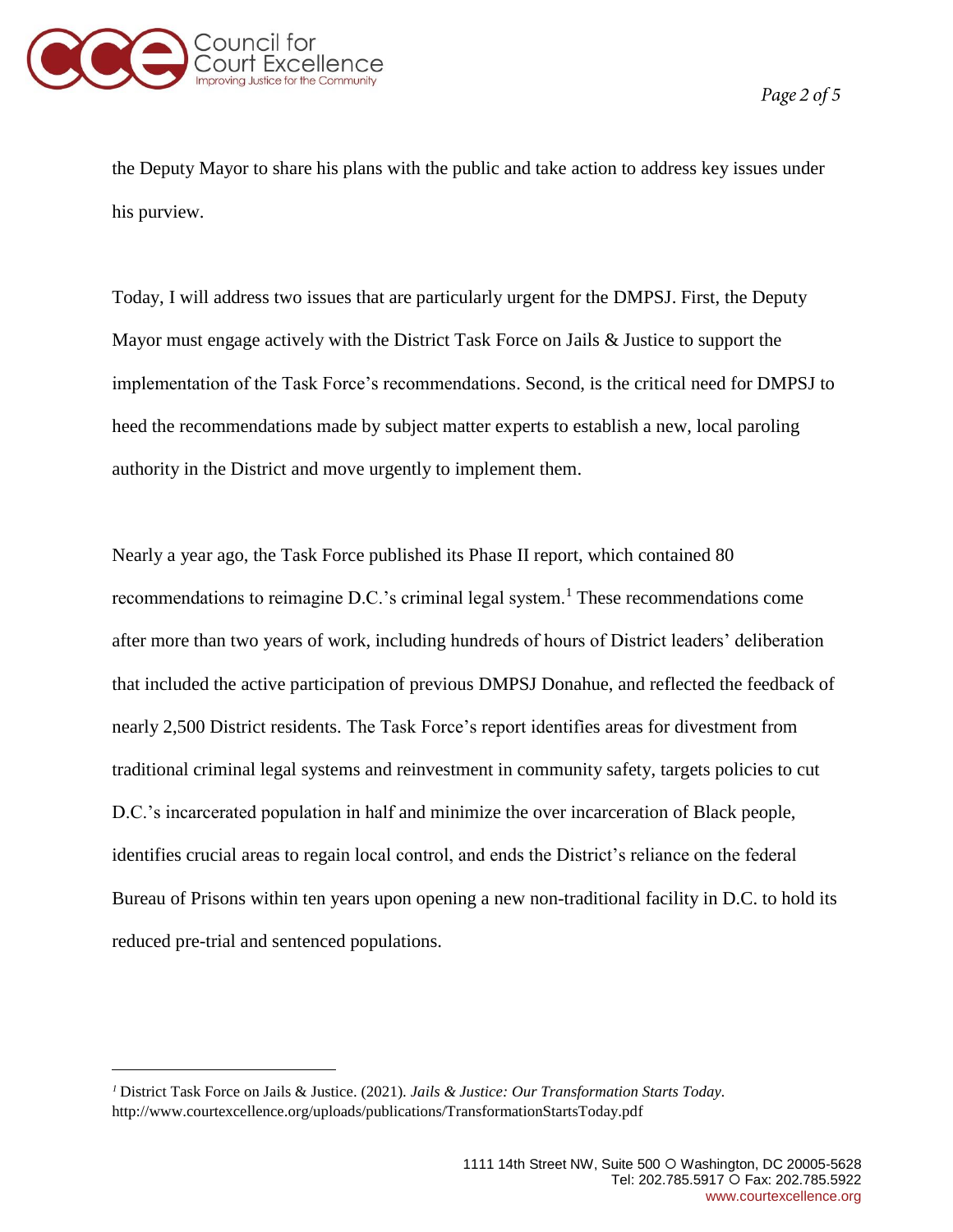

DMPSJ needs to be an active participant and leader on the implementation of three key sets of Task Force recommendations. First, the District must continue to safely reduce its incarcerated population by [adopting decarceration measures.](https://courtexcellence.box.com/s/5i30kprcyoy8qwoenzejr60a3a6g6ufd) Reducing the incarcerated population will also reduce the District's over-incarceration of Black D.C. residents. While Black people make up 47% of D.C.'s population, they make up 90% of the people jailed and 95% of the people in prison.

Second, the DMPSJ must take the steps, starting now, that are necessary to build a new, nontraditional facility. This new facility would be a very different physical and social environment than the current jail, and would actively support personal growth through innovative, promising, and evidence-based practices. D.C. leaders can shorten the timeline for closing the D.C. Jail and opening the new facility by two years if they start planning and acting now.

Third, as we continue to invest in agency-led crisis prevention, intervention, and reentry programs, as recommended by the Task Force, the DMPSJ must ensure that these programs establish evaluation criteria and metrics and publish regular reports about their progress and impact. For instance, the Office of Neighborhood Safety & Engagement receives growing funding for its work each year, including the Pathways Program and its Violence Intervention Initiative. However, detailed data on the efficacy of those programs and ONSE's impact in the community are incredibly difficult to find. Last year, CCE made data requests regarding these programs because no information was publicly available, but ONSE was unable to provide any detailed data about the impact of their Pathways Program.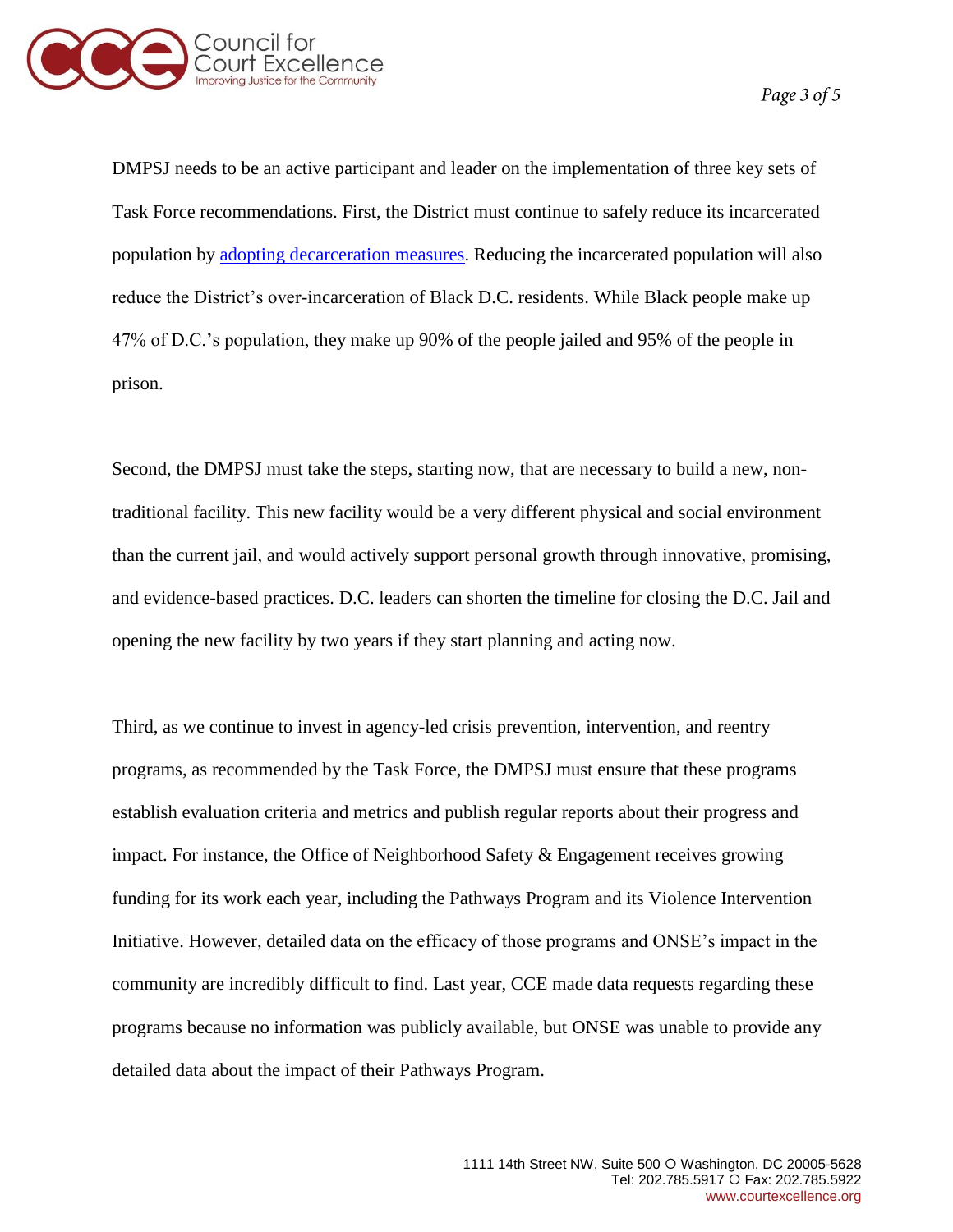

Page 4 of 5

Finally, we urge DMPSJ and this Committee to commit all necessary resources creating a new paroling authority in the District by November 1. As this Committee knows well, a new paroling authority in the District will require both federal and local legislative changes, plus the regulatory, policy, and personnel changes that go along with creating a new local government office.

DMPSJ has consulted with local subject matter experts to make recommendations for developing a detailed plan on what a new paroling authority should look like in the District. CCE supports a Board model and is eagerly awaiting the final recommendations from the DMPSJ. However, DMPSJ needs to begin planning now to ensure the new paroling authority is up and running by November 1, 2022. We hope to see Task Force recommendations regarding the qualities and standard of this paroling authority in the recommendations received and implemented, qualities such as reducing incarceration while ensuring public safety and accountability and ending incarcerations for technical violations.<sup>2</sup> A new paroling authority must be designed to undo decades of over-incarceration caused by harsh sentencing laws, restrictive parole grant policies that often did no honor judges' intentions with respect to time to be served, and punitive revocation procedures, all of which disproportionately impact D.C.'s Black residents.

District Task Force on Jails & Justice. (2020, October 29). *Report on the Committee on Local Control.*  [http://www.courtexcellence.org/uploads/publications/Local\\_Control\\_Committee\\_Report\\_to\\_the\\_Task\\_Force.pdf](http://www.courtexcellence.org/uploads/publications/Local_Control_Committee_Report_to_the_Task_Force.pdf)